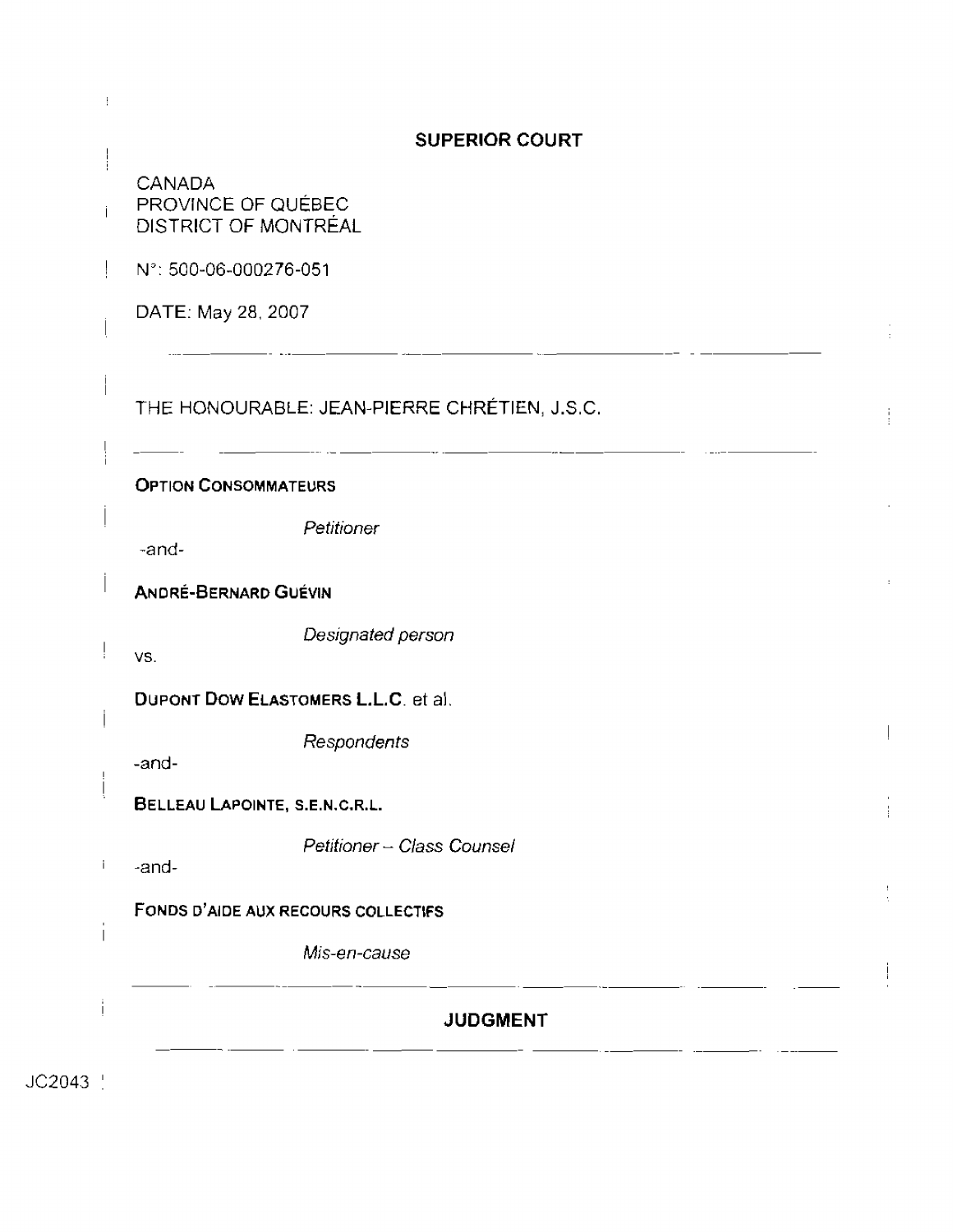500-06-000276-051 PAGE : 2

÷

i

- [I] This motion made by Petitioner seeks, inter aiia, the approval of <sup>a</sup>settlement with Bayer Corporation, Bayer tnc., Bayer AG, Bayer MaterialScience AG and Bayer MaterjalScience LLC.
- [2] On reading the materials filed, including the settlement (the "Settlement Agreement" attached as Schedule "B" to Exhibit  $R-1$ ) entered into with Bayer inc., Bayer AG, Bayer MaterialScience AG, Bayer MaterialScience LLC (formerly known as Bayer Polymers LLC), Bayer Corporation, Rhein Chemie Rheinau GmbH and Rhein Chemie Corporation (the "Settling Defendants") and on hearing the submissions of counsel for the Plaintiff **and** counsel for the Settling Defendants:

## *[3]* **FOR THESE REASONS, THE COURT:**

- $[4]$  GRANTS the present Motion.
- [5] ORDERS **AND** DECLARES that for the purposes of this Judgment the definitions set out in the Settlement Agreement apply to and are incorporated into this Judgment.
- 161 AUTHORIZES the bringing of a class action for settlement purposes only.
- [7] **GRANTS** the status of representative to Option Consommateurs, for the purpose <sup>i</sup>of bringing the said class action for settlement purposes only for the benefit of the following Settlement Class:

All persons who purchased Polychloroprene Products in Quebec during the Polychloroprene Class Period, except Excluded Persons. A legal person established for a private interest, a partnership or an association is only a "person" for the purpose of this definition if at all times between July 8. 2004 and July 8, 2005 it had under its direction and control more than fifty (50) persons bound to it by contract of employment and it is dealing at arm's length with the petitioner.

[8] IDENTIFIES the following principal question of law and fact to be dealt with collectively as follows:

> Did the Settling Defendants agree with other Polychloroprene manufacturers to fix, raise, maintain, or stabilize the prices of, or allocate markets and customers for.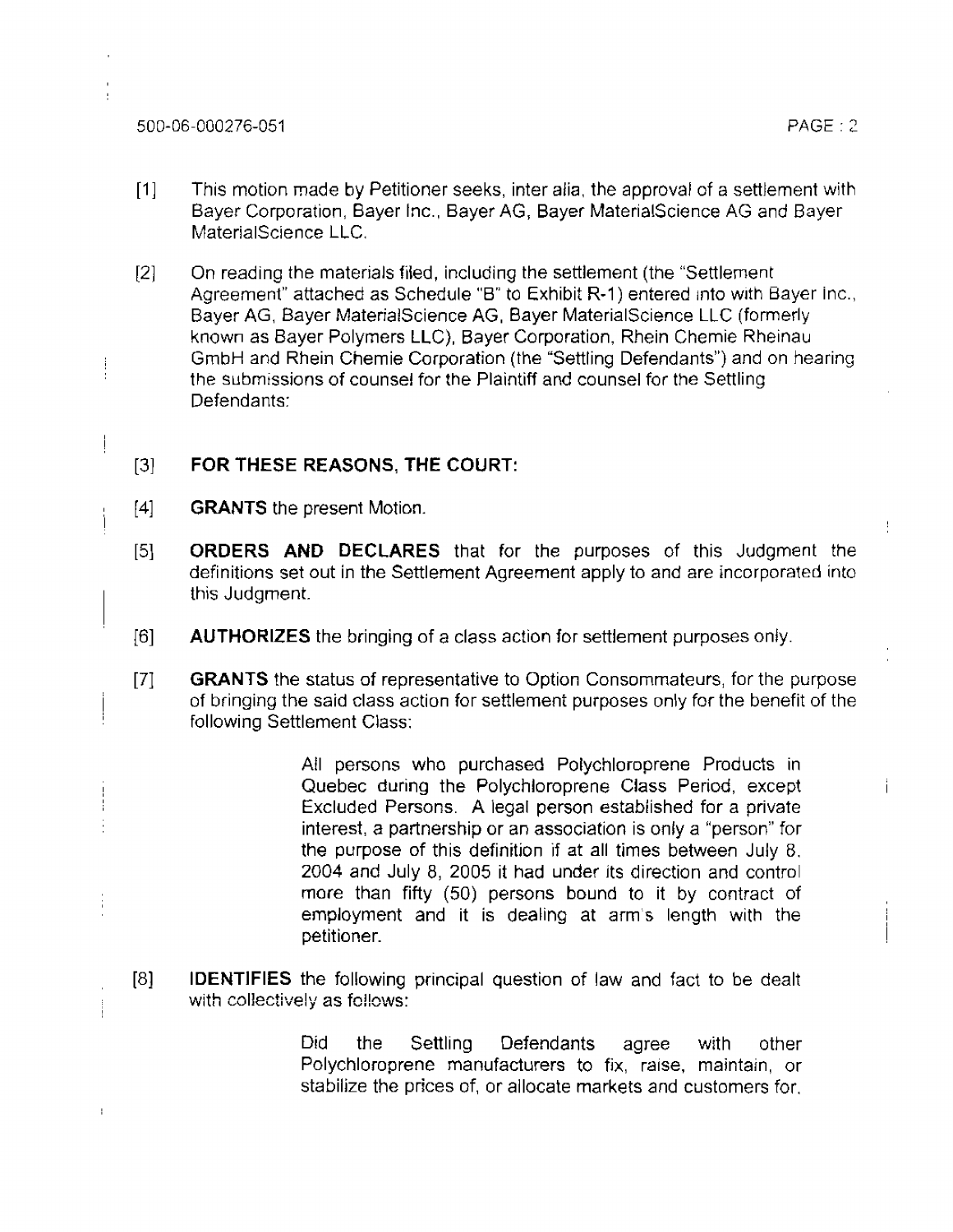500-06-000276-051

I

 $\bar{1}$ 

Ţ

 $\overline{1}$ 

 $\overline{1}$ 

 $\frac{1}{4}$ 

 $\begin{array}{c} \hline \end{array}$ 

 $\frac{1}{4}$ 

Polychloroprene in Canada during the Polychloroprene Class Period?

- [9] **DECLARES** that the Settlement Agreement is fair, reasonable and in the best interests of the Settlement Class.
- [10] **ORDERS** that the Settlement Agreement is hereby approved pursuant to article 1025 of the Code of Civil *Procedure* of Quebec and shall be implemented in accordance with its terms.
- [11] **DECLARES** that the Settlement Agreement is incorporated by reference into and forms part of this Judgment and is binding upon the i representative plaintiff, upon all Settlement Class Members and upon the Defendants.
- $[12]$ **ORDERS** that putative class members may opt out of the Proceeding in accordance with the terms of the Settlement Agreement, up to and including the date which is forty-five (45) days from *the* date of the first publication of the Notice of Certification and Settlement Approval.
- ORDERS that any potential Settlement Class Member who has opted out  $[13]$ of this action by submitting a properly completed opt-out form ro the Claims Administrator within 45 days following the Notice of Certification and Settlement Approval, is not bound by the Settlement Agreement and may no longer participate in any continuation or settlement of this action.
	- ORDERS AND **DECLARES** that each Settlement Class Member shall  $[14]$ consent and shall be deemed to have consented to the dismissal of any Other Actions he, she or it **hss** commenced against the Releasees, without costs and with prejudice.
	- $[15]$ **ORDERS AND** DECLARES that each Other Action commenced In Quebec by any Settlement Class Member shall be and is hereby dismissed against the Releasees, without costs and with prejudice.
	- **ORDERS AND** DECLARES that this Judgment, including the Settlement  $[16]$ Agreement, is binding upon each Settlement Class Member.
	- $[17]$ **ORDERS AND DECLARES** that each Releasor has released and shall be conclusively deemed to have fully, finally and forever released the Releasees from the Released Claims.
	- $[18]$ ORDERS that each Releasor shall not commence or continue, maintain or assert, either directly or indirectly, whether in Canada or elsewhere, on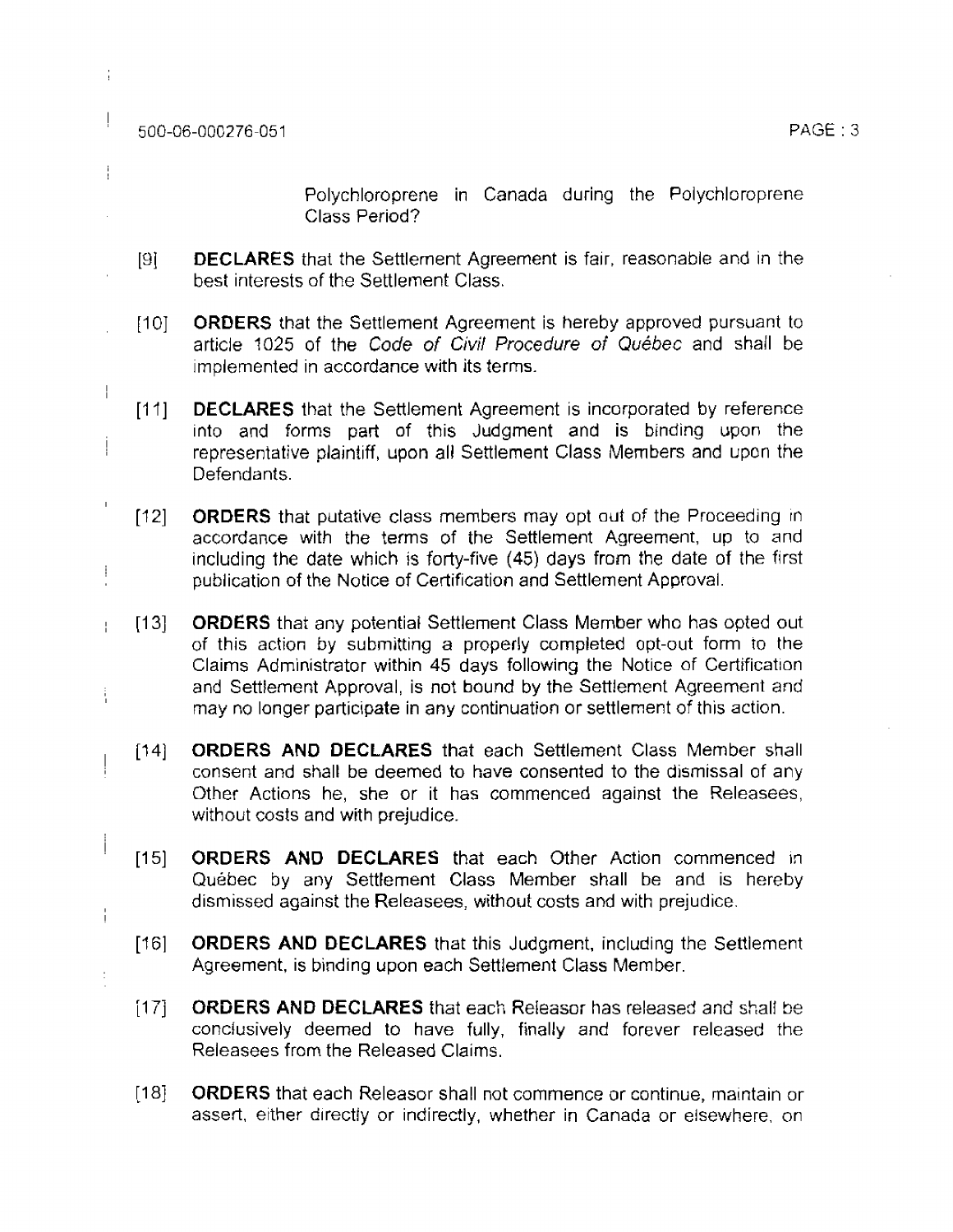their awn behalf or on behalf of any class or any other person, any action, suit, cause of action, claim or demand or take any proceeding relating in my way to the Released Claims against any Releasee or any other person or persons who will or could, in connection with any such action or proceeding, bring or commence or continue any claim, crossclaim, claim Gver or any claim for contribution, indemnity or any other relief against any of the Releasees, provided that nothing in this Judgment affects the rights of a Settlement Class Member to claim or continue to claim against any Non-Settling Defendant or person other than a Releasee in any of the Proceedings.

- $[19]$ **ORDERS AND DECLARES** that the Releasees have released and shall be conclusively deemed to have fully, finally and forever released each other from any and ail claims for contribution and indemnity that said Releasees, or any of them, whether directly, indirectly, derivatively, or in any other capacity, ever had, now have, or hereafter can, shall, or may have, relating in any way to the Released Claims.
- **ORDERS AND DECLARES** that the use of the terms "Releasors" and  $[20]$ "Released Claims" in **this** Judgment **does** not constitute a *release* of <sup>I</sup> claims by those Settlement Class Members who are resident in any province or territory where the release of one tortfeasor is a release of all tortfeasors.
- $1211$ **ORDERS AND DECLARES** that each Settlement Class Member who is resident in any province or territory where the release of one tortfeasor is a release of all tortfeasors covenants and undertakes not to make any claim in any way nor to threaten, commence, or continue any proceeding in any jurisdiction against the Releasees in respect of or in relation to the Released Claims.
- $[22]$ **ORDERS** that all claims for *contribution,* indemnity or other claims over, whether asserted or unasserted or asserted in a representative capacity, inclusive of interest, taxes and costs, relating to the Released Claims, which were or could have been brought against a Reteasee by any Non-Settling Defendant, a Defendant that has previously settled claims in this proceeding, or any other person or party, or by a Releasee against a Non-Settling Defendant, are barred, prohibited and enjoined in accordance with the terms of this Judgment.
- $[23]$ ORDERS that Neal, Pallett & Townsend be appointed as Claims Administrator with the duties and responsibilities set out in the Settlement Agreement.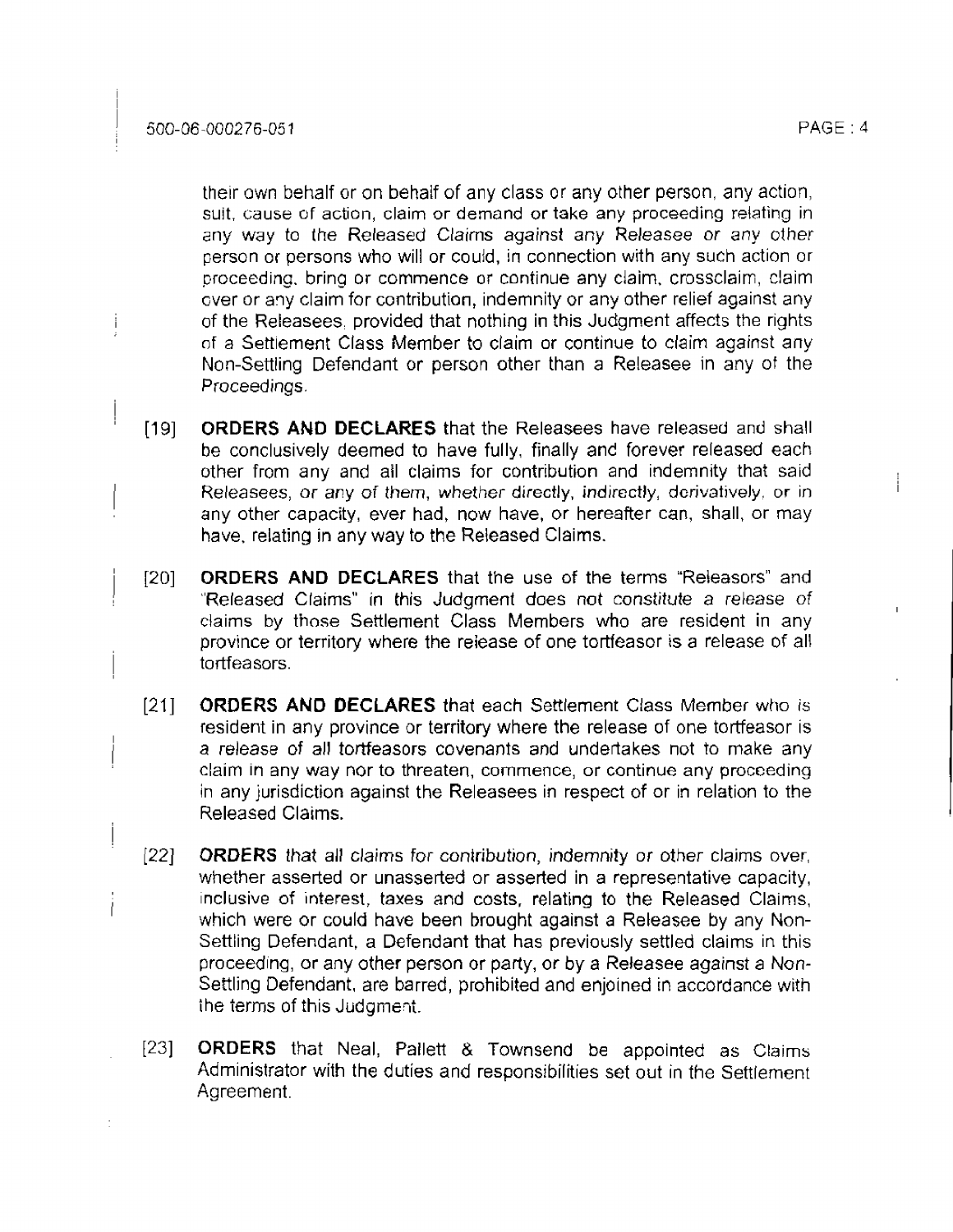## 500-06-000276-051 PAGE : 5

 $\overline{1}$ 

 $\begin{array}{c} \hline \end{array}$ 

Ť

 $\frac{1}{2}$ 

 $\frac{1}{2}$ 

 $\frac{1}{2}$ 

 $\ddot{\cdot}$ 

- 1241 **ORDERS** that the Releasees have no responsibility for and no liability whatsoever with respect to the administration of the Settlement Agreement.
- $[25]$ ORDERS that 77.5% of the monies from the Settlement Agreement be apportioned to the Distributors and Manufacturers settlement fund and that the remaining **22.5%** of the monies from the Settlement Agreement be apportioned to the Intermediaries and Consumers settlement fund.
- $[26]$ ORDERS that, after payment of the Opt-Out Refunds in accordance with section 6.3 of the Settlement Agreement, the Settlement Amount shalt be distributed by the Claims Administrator in accordance with the Distribution Protocol attached as Schedule "K" to Exhibit R-1.
- ORDERS thar Settlement Class Members shall submit a claim form to the  $[27]$ Claims Administrator on or before the date which is ninety days from the date of the first publication of the Notice of Certification and Settlement Approval and any Settlement Class Member who fails to do so shall not share in any distribution made in accordance with the Distribution Protocol with respect to settlements **already** approved unless the Court orders otherwise.
- $[28]$ ORDERS that the Short and Long Notices of Certification and Settlement Approval to class members are hereby approved in the form attached as Scheduies "R" and "S" to Exhibit R-I .
- $[29]$ ORDERS that the Plan of Dissemination of the Short and Long Notices of Certification and Settlement Approval is hereby approved in the form attached as Schedule "T" to Exhibit R-1.
- $[30]$ ORDERS that the costs of the Notice of Settlement Approval Hearing, published on March 16, 2007, be split proportionately, based on settlement values, between all settling defendants whose settlements were referenced in the Notice. The Settling Defendants' contribution shall be paid in accordance with the terms of the Settlement Agreement.
- $[31]$ **ORDERS** that approval of this Judgment and the Settlement Agreement is contingent upon the approval of the Ontario Courts of the same Settlement Agreement and this Judgment shall be of no force and effect if such approval is not secured in Ontario.
- [32] THE **WHOLE** without costs.